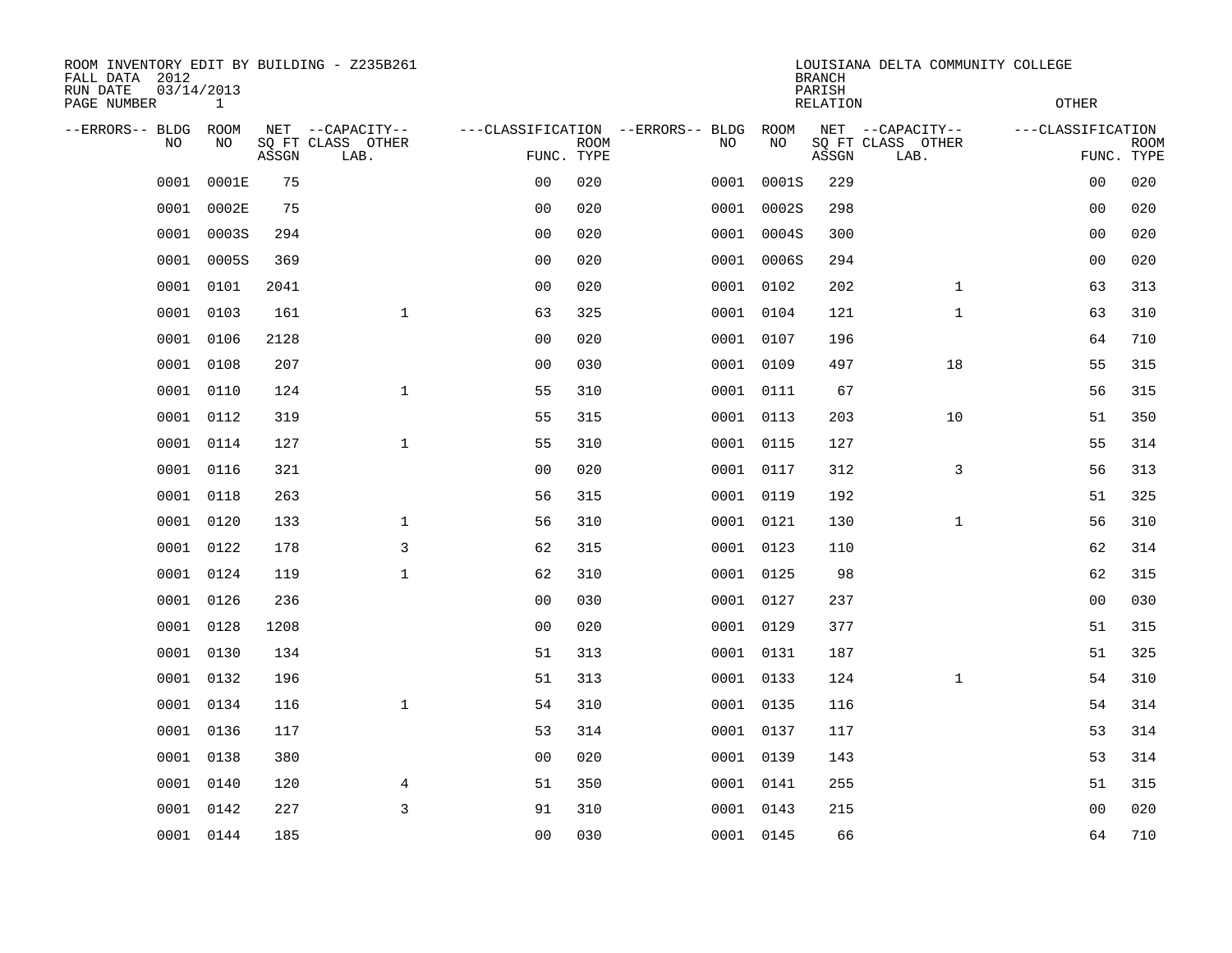| ROOM INVENTORY EDIT BY BUILDING - Z235B261<br>FALL DATA 2012<br>RUN DATE<br>PAGE NUMBER | 03/14/2013<br>2 |       |                                               |                                                      |             |   |    |            | <b>BRANCH</b><br>PARISH<br><b>RELATION</b> | LOUISIANA DELTA COMMUNITY COLLEGE             | <b>OTHER</b>      |                           |
|-----------------------------------------------------------------------------------------|-----------------|-------|-----------------------------------------------|------------------------------------------------------|-------------|---|----|------------|--------------------------------------------|-----------------------------------------------|-------------------|---------------------------|
| --ERRORS-- BLDG<br>NO                                                                   | ROOM<br>NO      | ASSGN | NET --CAPACITY--<br>SQ FT CLASS OTHER<br>LAB. | ---CLASSIFICATION --ERRORS-- BLDG ROOM<br>FUNC. TYPE | <b>ROOM</b> |   | NO | NO         | ASSGN                                      | NET --CAPACITY--<br>SQ FT CLASS OTHER<br>LAB. | ---CLASSIFICATION | <b>ROOM</b><br>FUNC. TYPE |
| 0001                                                                                    | 0146            | 124   |                                               | 0 <sub>0</sub>                                       | 030         |   |    | 0001 0147  | 621                                        |                                               | 00                | 030                       |
| 0001                                                                                    | 0148            | 242   |                                               | 0 <sub>0</sub>                                       | 030         | 9 |    | 0001 0150A | 815                                        | 4                                             | 41                | 430                       |
| 0001                                                                                    | 0150B           | 769   | 19                                            | 41                                                   | 420         |   |    | 0001 0151  | 598                                        |                                               | 41                | 440                       |
| 0001                                                                                    | 0152            | 237   |                                               | 41                                                   | 325         |   |    | 0001 0153  | 327                                        | 20                                            | 44                | 410                       |
| 0001                                                                                    | 0154            | 331   | 21                                            | 44                                                   | 410         |   |    | 0001 0155  | 1279                                       | 33                                            | 41                | 410                       |
| 0001                                                                                    | 0156            | 144   | 6                                             | 41                                                   | 410         |   |    | 0001 0157  | 1569                                       |                                               | 52                | 650                       |
| 0001                                                                                    | 0158            | 133   |                                               | 0 <sub>0</sub>                                       | 010         |   |    | 0001 0159  | 418                                        | 14                                            | 63                | 350                       |
|                                                                                         | 0001 0160       | 1239  |                                               | 0 <sub>0</sub>                                       | 020         |   |    | 0001 0161  | 1272                                       | 24                                            | 92                | 630                       |
| 0001                                                                                    | 0162            | 142   |                                               | 92                                                   | 635         |   |    | 0001 0163  | 1363                                       |                                               | 92                | 660                       |
|                                                                                         | 0001 0164       | 92    |                                               | 64                                                   | 710         |   |    | 0001 0165  | 111                                        |                                               | 0 <sub>0</sub>    | 030                       |
| 0001                                                                                    | 0166            | 317   |                                               | 0 <sub>0</sub>                                       | 020         |   |    | 0001 0167  | 260                                        |                                               | 0 <sub>0</sub>    | 030                       |
|                                                                                         | 0001 0168       | 827   |                                               | 11                                                   | 640         |   |    | 0001 0169  | 83                                         |                                               | 11                | 645                       |
| 0001                                                                                    | 0170            | 85    | $\mathbf{1}$                                  | 11                                                   | 310         |   |    | 0001 0171  | 1136                                       | 24                                            | 11                | 110                       |
| 0001                                                                                    | 0172            | 107   |                                               | 11                                                   | 645         |   |    | 0001 0173A | 1105                                       | 88                                            | 63                | 610                       |
| 0001                                                                                    | 0173B           | 1094  | 88                                            | 63                                                   | 610         |   |    | 0001 0174  | 187                                        |                                               | 63                | 355                       |
|                                                                                         | 0001 0175       | 353   |                                               | 0 <sub>0</sub>                                       | 030         |   |    | 0001 0176  | 353                                        |                                               | 00                | 030                       |
| 0001                                                                                    | 0177            | 331   |                                               | 63                                                   | 314         |   |    | 0001 0178  | 116                                        |                                               | 63                | 314                       |
|                                                                                         | 0001 0179       | 166   |                                               | 71                                                   | 325         |   |    | 0001 0180  | 157                                        |                                               | 63                | 730                       |
|                                                                                         | 0001 0181       | 323   |                                               | 0 <sub>0</sub>                                       | 030         |   |    | 0001 0182  | 142                                        |                                               | 0 <sub>0</sub>    | 030                       |
|                                                                                         | 0001 0183       | 328   |                                               | 41                                                   | 315         |   |    | 0001 0184  | 184                                        |                                               | 92                | 660                       |
| 0001                                                                                    | 0185            | 43    |                                               | 11                                                   | 215         |   |    | 0001 0186  | 24                                         |                                               | 63                | 655                       |
| 0001                                                                                    | 0187            | 267   |                                               | 0 <sub>0</sub>                                       | 030         |   |    | 0001 0188  | 267                                        |                                               | 00                | 030                       |
| 0001                                                                                    | 0189            | 267   |                                               | 0 <sub>0</sub>                                       | 030         |   |    | 0001 0190  | 140                                        |                                               | 00                | 020                       |
| 0001                                                                                    | 0191            | 658   |                                               | 00                                                   | 020         |   |    | 0001 0201  | 1804                                       |                                               | 00                | 020                       |
| 0001                                                                                    | 0202            | 156   |                                               | 62                                                   | 314         |   |    | 0001 0203  | 165                                        | $\mathbf{1}$                                  | 62                | 310                       |
|                                                                                         | 0001 0204       | 165   |                                               | 62                                                   | 325         |   |    | 0001 0205  | 363                                        | 12                                            | 63                | 350                       |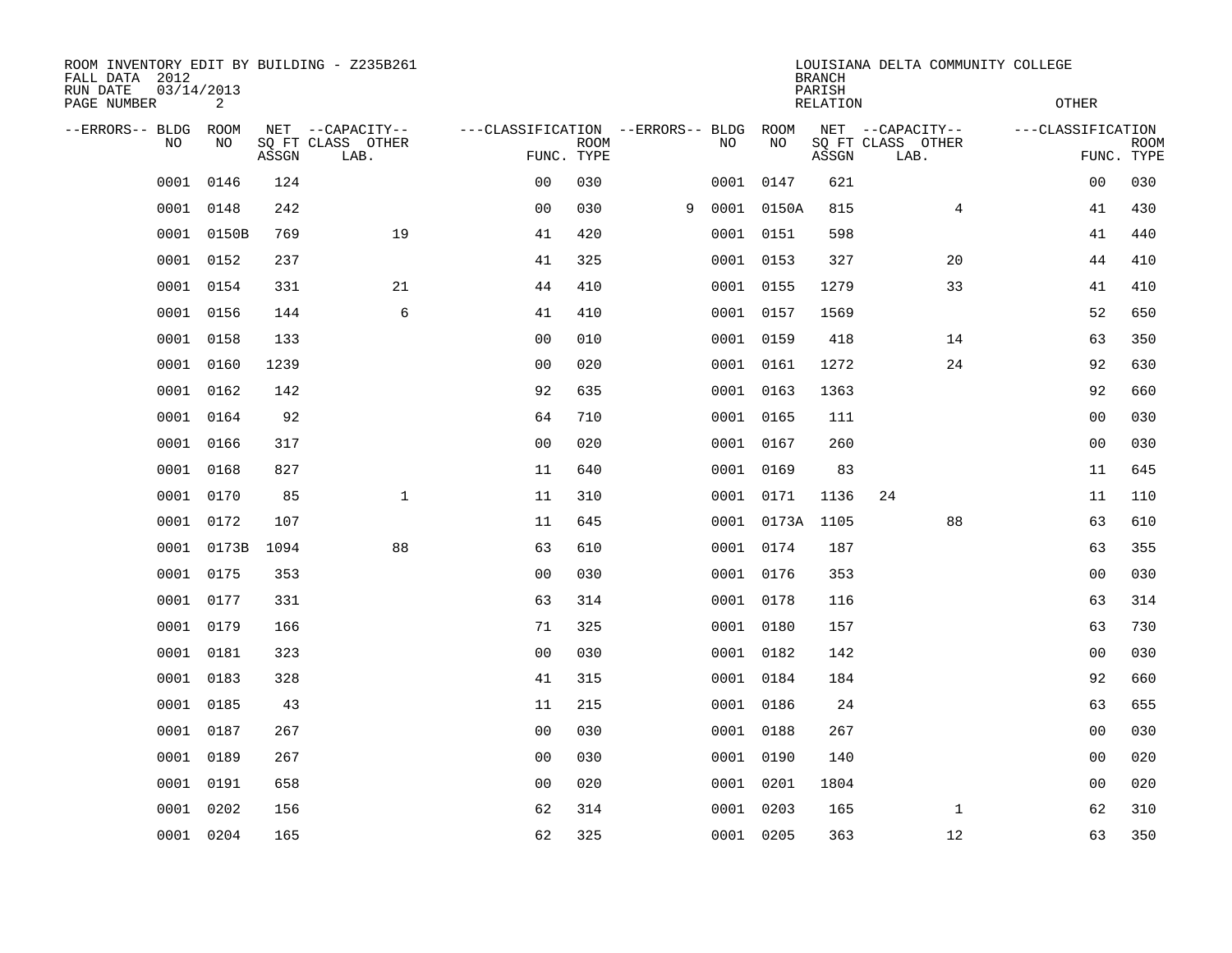| ROOM INVENTORY EDIT BY BUILDING - Z235B261<br>FALL DATA 2012<br>RUN DATE<br>PAGE NUMBER | 03/14/2013<br>$\mathbf{3}$ |       |    |                                               |                |                           |                                              |           | <b>BRANCH</b><br>PARISH<br><b>RELATION</b> |                                               |              | LOUISIANA DELTA COMMUNITY COLLEGE<br><b>OTHER</b> |                           |
|-----------------------------------------------------------------------------------------|----------------------------|-------|----|-----------------------------------------------|----------------|---------------------------|----------------------------------------------|-----------|--------------------------------------------|-----------------------------------------------|--------------|---------------------------------------------------|---------------------------|
| --ERRORS-- BLDG<br>NO                                                                   | ROOM<br>NO                 | ASSGN |    | NET --CAPACITY--<br>SQ FT CLASS OTHER<br>LAB. |                | <b>ROOM</b><br>FUNC. TYPE | ---CLASSIFICATION --ERRORS-- BLDG ROOM<br>NO | NO        | ASSGN                                      | NET --CAPACITY--<br>SQ FT CLASS OTHER<br>LAB. |              | ---CLASSIFICATION                                 | <b>ROOM</b><br>FUNC. TYPE |
| 0001                                                                                    | 0206                       | 134   |    |                                               | 62             | 314                       |                                              | 0001 0207 | 1375                                       |                                               |              | 00                                                | 020                       |
| 0001                                                                                    | 0208                       | 109   |    |                                               | 0 <sub>0</sub> | 030                       |                                              | 0001 0209 | 63                                         |                                               |              | 64                                                | 710                       |
| 0001                                                                                    | 0210                       | 764   | 30 |                                               | 11             | 140                       |                                              | 0001 0211 | 833                                        | 36                                            |              | 11                                                | 110                       |
| 0001                                                                                    | 0212                       | 848   | 36 |                                               | 11             | 110                       |                                              | 0001 0213 | 823                                        | 36                                            |              | 11                                                | 110                       |
| 0001                                                                                    | 0214                       | 137   |    |                                               | 0 <sub>0</sub> | 030                       |                                              | 0001 0215 | 65                                         |                                               |              | 64                                                | 710                       |
| 0001                                                                                    | 0216                       | 667   |    |                                               | 0 <sub>0</sub> | 020                       |                                              | 0001 0217 | 294                                        |                                               |              | 0 <sub>0</sub>                                    | 030                       |
| 0001                                                                                    | 0218                       | 41    |    |                                               | 63             | 730                       |                                              | 0001 0219 | 213                                        |                                               |              | 00                                                | 030                       |
| 0001                                                                                    | 0220                       | 237   |    |                                               | 0 <sub>0</sub> | 030                       |                                              | 0001 0221 | 1860                                       |                                               |              | 0 <sub>0</sub>                                    | 020                       |
| 0001                                                                                    | 0222                       | 1208  |    | 24                                            | 11             | 210                       |                                              | 0001 0223 | 204                                        |                                               |              | 11                                                | 115                       |
| 0001                                                                                    | 0224                       | 169   |    |                                               | 11             | 115                       |                                              | 0001 0225 | 1210                                       | 24                                            |              | 11                                                | 210                       |
| 0001                                                                                    | 0226                       | 1113  |    | 24                                            | 11             | 210                       |                                              | 0001 0227 | 267                                        |                                               |              | 0 <sub>0</sub>                                    | 030                       |
| 0001                                                                                    | 0228                       | 105   |    |                                               | 11             | 215                       |                                              | 0001 0229 | 1116                                       | 36                                            |              | 11                                                | 110                       |
| 0001                                                                                    | 0230                       | 1117  | 36 |                                               | 11             | 110                       |                                              | 0001 0231 | 684                                        | 25                                            |              | 11                                                | 110                       |
| 0001                                                                                    | 0232                       | 690   | 28 |                                               | 11             | 110                       |                                              | 0001 0233 | 673                                        | 28                                            |              | 11                                                | 110                       |
| 0001                                                                                    | 0234                       | 1501  | 47 |                                               | 11             | 110                       |                                              | 0001 0235 | 87                                         |                                               |              | 64                                                | 750                       |
| 0001                                                                                    | 0236                       | 311   |    |                                               | 63             | 650                       |                                              | 0001 0237 | 268                                        |                                               |              | 63                                                | 655                       |
| 0001                                                                                    | 0238                       | 139   |    |                                               | 0 <sub>0</sub> | 010                       |                                              | 0001 0239 | 130                                        |                                               |              | 44                                                | 750                       |
| 0001                                                                                    | 0240                       | 1658  |    |                                               | 0 <sub>0</sub> | 020                       |                                              | 0001 0241 | 109                                        |                                               |              | 0 <sub>0</sub>                                    | 020                       |
| 0001                                                                                    | 0242                       | 119   |    | $\mathbf{1}$                                  | 11             | 310                       |                                              | 0001 0243 | 119                                        |                                               | $\mathbf{1}$ | 11                                                | 310                       |
| 0001                                                                                    | 0244                       | 24    |    |                                               | 11             | 315                       |                                              | 0001 0245 | 119                                        |                                               | $\mathbf{1}$ | 11                                                | 310                       |
| 0001                                                                                    | 0246                       | 119   |    | $\mathbf 1$                                   | 11             | 310                       |                                              | 0001 0247 | 326                                        |                                               | 8            | 45                                                | 410                       |
| 0001                                                                                    | 0248                       | 119   |    | $\mathbf{1}$                                  | 11             | 310                       |                                              | 0001 0249 | 119                                        |                                               | $\mathbf{1}$ | 11                                                | 310                       |
| 0001                                                                                    | 0250                       | 24    |    |                                               | 11             | 315                       |                                              | 0001 0251 | 118                                        |                                               | $\mathbf{1}$ | 11                                                | 310                       |
| 0001                                                                                    | 0252                       | 191   |    |                                               | 11             | 325                       |                                              | 0001 0253 | 124                                        |                                               | $\mathbf{1}$ | 11                                                | 310                       |
| 0001                                                                                    | 0255                       | 326   |    | 8                                             | 45             | 410                       |                                              | 0001 0256 | 126                                        |                                               | $\mathbf{1}$ | 11                                                | 310                       |
|                                                                                         | 0001 0257                  | 188   |    |                                               | 11             | 325                       |                                              | 0001 0258 | 118                                        |                                               | $\mathbf{1}$ | 11                                                | 310                       |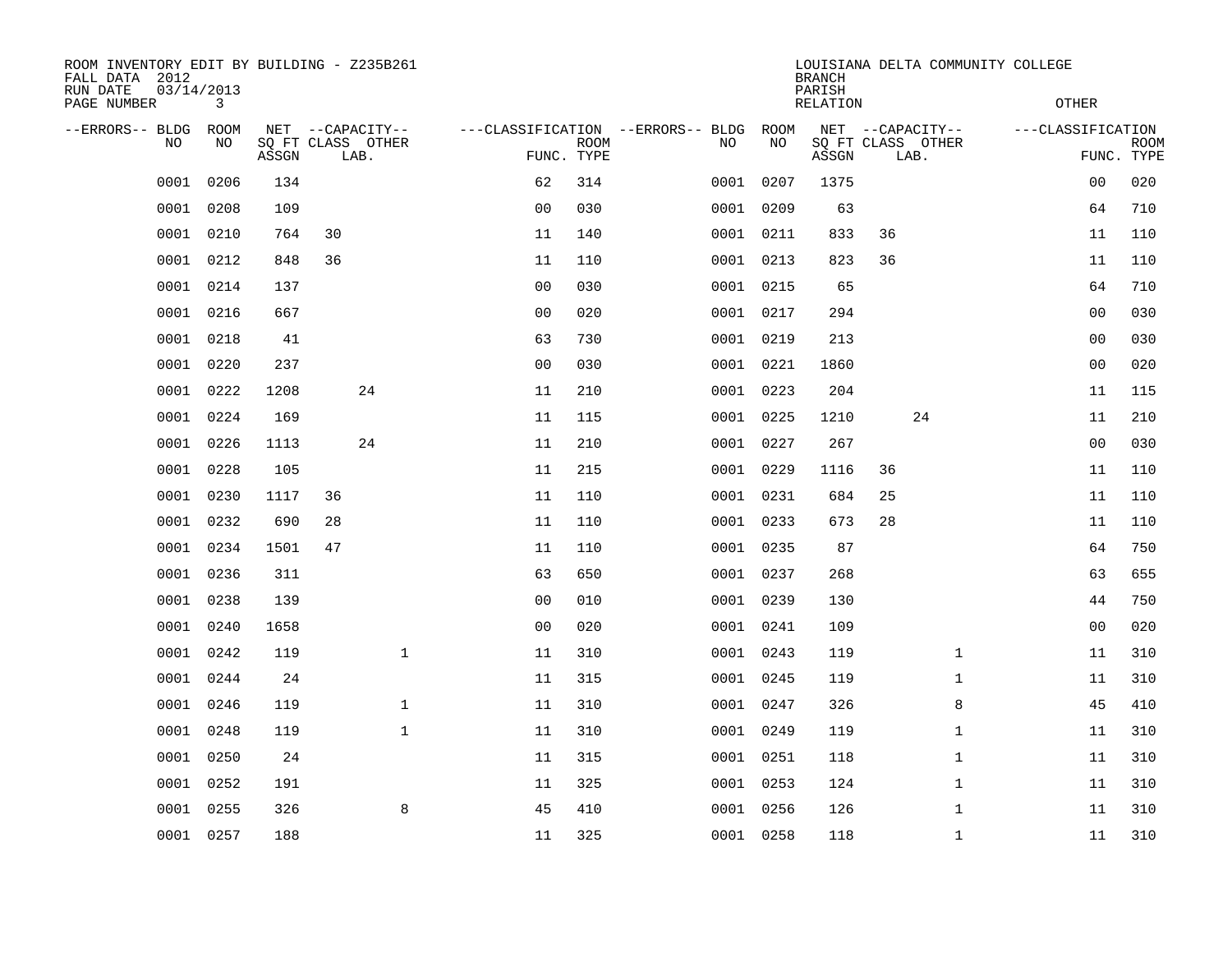| FALL DATA 2012<br>RUN DATE<br>PAGE NUMBER |      | 03/14/2013<br>4 |       | ROOM INVENTORY EDIT BY BUILDING - Z235B261    |                                   |                           |      |            | <b>BRANCH</b><br>PARISH<br><b>RELATION</b> |                                               |              | LOUISIANA DELTA COMMUNITY COLLEGE<br>OTHER |                           |
|-------------------------------------------|------|-----------------|-------|-----------------------------------------------|-----------------------------------|---------------------------|------|------------|--------------------------------------------|-----------------------------------------------|--------------|--------------------------------------------|---------------------------|
| --ERRORS-- BLDG                           | NO   | ROOM<br>NO      | ASSGN | NET --CAPACITY--<br>SQ FT CLASS OTHER<br>LAB. | ---CLASSIFICATION --ERRORS-- BLDG | <b>ROOM</b><br>FUNC. TYPE | NO   | ROOM<br>NO | ASSGN                                      | NET --CAPACITY--<br>SQ FT CLASS OTHER<br>LAB. |              | ---CLASSIFICATION                          | <b>ROOM</b><br>FUNC. TYPE |
|                                           | 0001 | 0259            | 22    |                                               | 11                                | 315                       | 0001 | 0260       | 119                                        |                                               | $\mathbf{1}$ | 11                                         | 310                       |
|                                           | 0001 | 0261            | 119   | $\mathbf{1}$                                  | 11                                | 310                       |      | 0001 0263  | 333                                        |                                               | 8            | 45                                         | 410                       |
|                                           | 0001 | 0264            | 119   | $\mathbf{1}$                                  | 11                                | 310                       |      | 0001 0265  | 119                                        |                                               | $\mathbf{1}$ | 11                                         | 310                       |
|                                           | 0001 | 0266            | 22    |                                               | 11                                | 315                       |      | 0001 0267  | 122                                        |                                               | $\mathbf{1}$ | 11                                         | 310                       |
|                                           | 0001 | 0268            | 188   |                                               | 11                                | 325                       |      | 0001 0269  | 120                                        |                                               | $\mathbf{1}$ | 11                                         | 310                       |
|                                           | 0001 | 0271            | 119   |                                               | 0 <sub>0</sub>                    | 030                       |      | 0001 0272  | 245                                        |                                               |              | 0 <sub>0</sub>                             | 030                       |
|                                           | 0001 | 0273            | 64    |                                               | 11                                | 590                       |      | 0001 0274  | 433                                        |                                               |              | 0 <sub>0</sub>                             | 020                       |
|                                           |      | 0001 0275       | 367   | 5                                             | 11                                | 220                       |      | 0001 0276  | 764                                        | 10                                            |              | 11                                         | 210                       |
|                                           | 0001 | 0277            | 125   | $\mathbf 1$                                   | 11                                | 310                       |      | 0001 0278  | 244                                        | 5                                             |              | 11                                         | 220                       |
|                                           | 0001 | 0279            | 276   | 5                                             | 11                                | 220                       |      | 0001 0280  | 763                                        | 10                                            |              | 11                                         | 210                       |
|                                           | 0001 | 0281            | 368   | 5                                             | 11                                | 220                       |      | 0001 0282  | 296                                        |                                               |              | 0 <sub>0</sub>                             | 030                       |
|                                           | 0001 | 0283            | 131   | $\mathbf{1}$                                  | 11                                | 310                       |      | 0001 0284  | 131                                        |                                               | $\mathbf{1}$ | 11                                         | 310                       |
|                                           | 0001 | 0285            | 294   |                                               | 0 <sub>0</sub>                    | 030                       | 0001 | 0286       | 71                                         |                                               |              | 0 <sub>0</sub>                             | 020                       |
|                                           | 0001 | 0287            | 84    | $\mathbf{1}$                                  | 11                                | 310                       |      | 0001 0288  | 88                                         |                                               | $\mathbf{1}$ | 11                                         | 310                       |
|                                           | 0001 | 0289            | 96    | $\mathbf{1}$                                  | 11                                | 310                       | 0001 | 0290       | 87                                         |                                               | $\mathbf{1}$ | 11                                         | 310                       |
|                                           | 0001 | 0301            | 387   |                                               | 0 <sub>0</sub>                    | 020                       |      | 0001 0302  | 190                                        |                                               |              | 64                                         | 325                       |
|                                           | 0001 | 0303            | 170   |                                               | 63                                | 325                       | 0001 | 0304       | 170                                        |                                               | $\mathbf{1}$ | 11                                         | 310                       |
|                                           | 0001 | 0305            | 382   | 12                                            | 63                                | 350                       |      | 0001 0306  | 136                                        |                                               |              | 0 <sub>0</sub>                             | 030                       |
|                                           | 0001 | 0307            | 123   |                                               | 0 <sub>0</sub>                    | 020                       |      | 0001 0308  | 3795                                       |                                               |              | 0 <sub>0</sub>                             | 020                       |
|                                           | 0001 | 0309            | 105   |                                               | 0 <sub>0</sub>                    | 030                       |      | 0001 0310  | 59                                         |                                               |              | 64                                         | 710                       |
|                                           | 0001 | 0311            | 773   | 36                                            | 11                                | 110                       |      | 0001 0312  | 838                                        | 33                                            |              | 11                                         | 110                       |
|                                           | 0001 | 0313            | 845   | 26                                            | 11                                | 140                       |      | 0001 0314  | 818                                        | 26                                            |              | 11                                         | 140                       |
|                                           | 0001 | 0315            | 732   |                                               | 0 <sub>0</sub>                    | 020                       |      | 0001 0316  | 137                                        |                                               |              | 00                                         | 030                       |
|                                           | 0001 | 0317            | 65    |                                               | 64                                | 710                       |      | 0001 0318  | 289                                        |                                               |              | 00                                         | 030                       |
|                                           | 0001 | 0319            | 41    |                                               | 11                                | 730                       |      | 0001 0320  | 238                                        |                                               |              | 00                                         | 030                       |
|                                           |      | 0001 0321       | 232   |                                               | 0 <sub>0</sub>                    | 030                       |      | 0001 0322  | 1866                                       |                                               |              | 0 <sub>0</sub>                             | 020                       |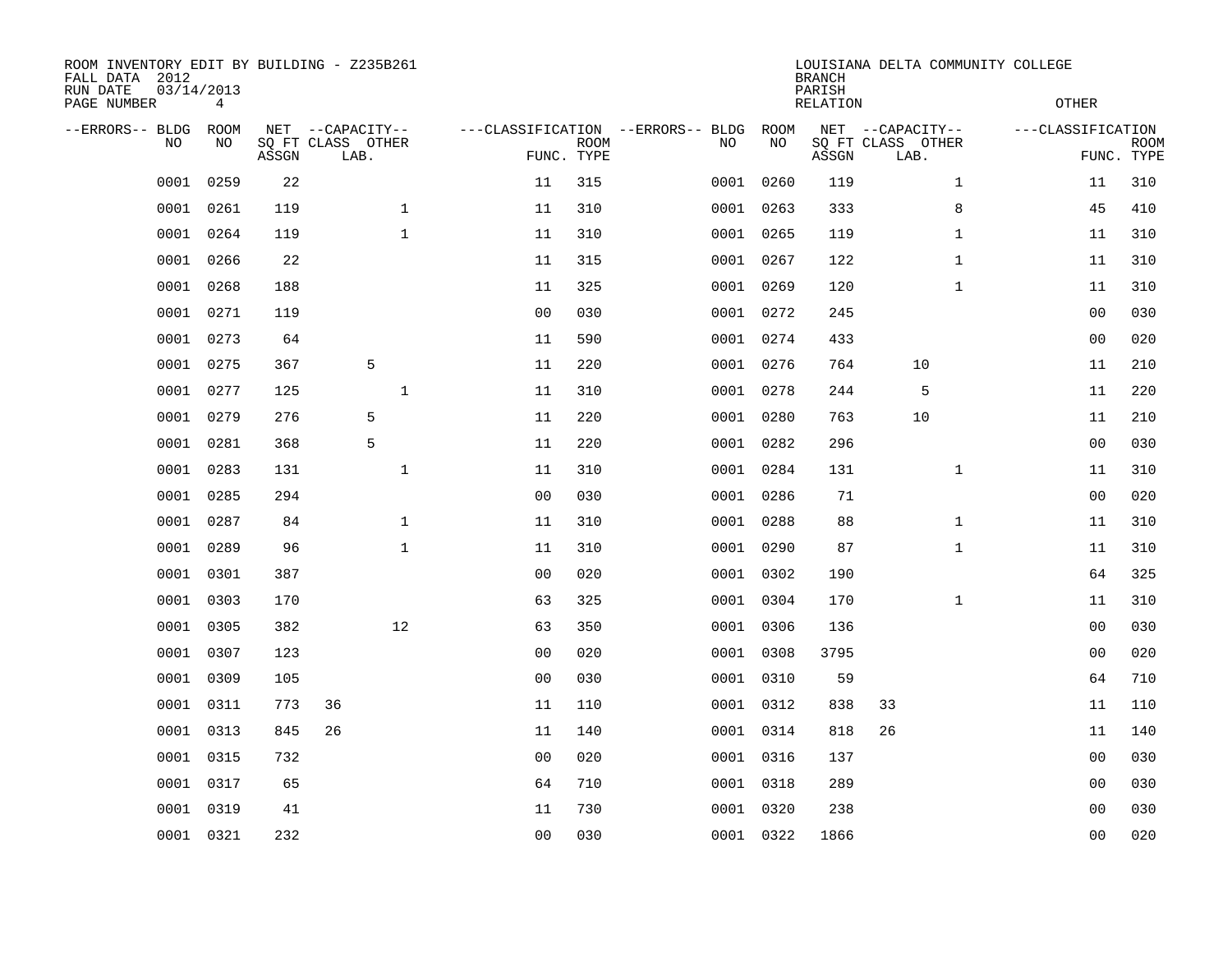| ROOM INVENTORY EDIT BY BUILDING - Z235B261<br>FALL DATA 2012<br>RUN DATE<br>PAGE NUMBER | 03/14/2013<br>5 |       |    |                           |                |                           |                                   |           | <b>BRANCH</b><br>PARISH<br><b>RELATION</b> | LOUISIANA DELTA COMMUNITY COLLEGE | <b>OTHER</b>      |                           |
|-----------------------------------------------------------------------------------------|-----------------|-------|----|---------------------------|----------------|---------------------------|-----------------------------------|-----------|--------------------------------------------|-----------------------------------|-------------------|---------------------------|
| --ERRORS-- BLDG                                                                         | ROOM            |       |    | NET --CAPACITY--          |                |                           | ---CLASSIFICATION --ERRORS-- BLDG | ROOM      |                                            | NET --CAPACITY--                  | ---CLASSIFICATION |                           |
| NO                                                                                      | NO              | ASSGN |    | SQ FT CLASS OTHER<br>LAB. |                | <b>ROOM</b><br>FUNC. TYPE | NO                                | NO        | ASSGN                                      | SQ FT CLASS OTHER<br>LAB.         |                   | <b>ROOM</b><br>FUNC. TYPE |
| 0001                                                                                    | 0323            | 568   | 23 |                           | 11             | 110                       |                                   | 0001 0324 | 557                                        | 27                                | 11                | 110                       |
| 0001                                                                                    | 0325            | 839   | 33 |                           | 11             | 110                       |                                   | 0001 0326 | 848                                        | 29                                | 11                | 140                       |
| 0001                                                                                    | 0327            | 755   |    | 24                        | 11             | 210                       |                                   | 0001 0328 | 103                                        |                                   | 11                | 115                       |
| 0001                                                                                    | 0329            | 188   |    | $\overline{4}$            | 11             | 210                       |                                   | 0001 0330 | 269                                        |                                   | 0 <sub>0</sub>    | 030                       |
| 0001                                                                                    | 0331            | 104   |    |                           | 11             | 215                       |                                   | 0001 0332 | 1110                                       | 36                                | 11                | 140                       |
| 0001                                                                                    | 0333            | 1121  | 41 |                           | 11             | 110                       |                                   | 0001 0334 | 672                                        | 29                                | 11                | 110                       |
| 0001                                                                                    | 0335            | 687   | 21 |                           | 11             | 110                       |                                   | 0001 0336 | 673                                        | 28                                | 11                | 110                       |
| 0001                                                                                    | 0337            | 1507  | 44 |                           | 11             | 110                       |                                   | 0001 0338 | 225                                        |                                   | 00                | 030                       |
| 0001                                                                                    | 0339            | 120   |    | $\mathbf{1}$              | 64             | 310                       |                                   | 0001 0340 | 119                                        | $\mathbf{1}$                      | 64                | 310                       |
| 0001                                                                                    | 0341            | 119   |    |                           | 64             | 314                       |                                   | 0001 0342 | 200                                        |                                   | 0 <sub>0</sub>    | 010                       |
| 0001                                                                                    | 0343            | 148   |    |                           | 64             | 314                       |                                   | 0001 0344 | 148                                        |                                   | 64                | 314                       |
| 0001                                                                                    | 0345            | 94    |    |                           | 63             | 750                       |                                   | 0001 0346 | 109                                        |                                   | 0 <sub>0</sub>    | 020                       |
| 0001                                                                                    | 0347            | 119   |    | $\mathbf{1}$              | 11             | 310                       |                                   | 0001 0348 | 213                                        |                                   | 11                | 325                       |
| 0001                                                                                    | 0349            | 24    |    |                           | 11             | 315                       |                                   | 0001 0350 | 121                                        | $\mathbf{1}$                      | 11                | 310                       |
| 0001                                                                                    | 0351            | 119   |    | $\mathbf{1}$              | 11             | 310                       |                                   | 0001 0352 | 326                                        | 8                                 | 45                | 410                       |
| 0001                                                                                    | 0353            | 119   |    | $\mathbf 1$               | 11             | 310                       |                                   | 0001 0354 | 119                                        | $\mathbf{1}$                      | 11                | 310                       |
| 0001                                                                                    | 0355            | 29    |    |                           | 11             | 315                       |                                   | 0001 0356 | 118                                        | $\mathbf{1}$                      | 11                | 310                       |
| 0001                                                                                    | 0357            | 191   |    |                           | 11             | 325                       |                                   | 0001 0358 | 126                                        | $\mathbf{1}$                      | 11                | 310                       |
| 0001                                                                                    | 0360            | 326   |    | 8                         | 45             | 410                       |                                   | 0001 0361 | 126                                        | $\mathbf{1}$                      | 11                | 310                       |
| 0001                                                                                    | 0362            | 188   |    |                           | 11             | 325                       |                                   | 0001 0363 | 118                                        | $\mathbf{1}$                      | 11                | 310                       |
| 0001                                                                                    | 0364            | 29    |    |                           | 11             | 315                       |                                   | 0001 0365 | 121                                        | $\mathbf{1}$                      | 11                | 310                       |
| 0001                                                                                    | 0366            | 119   |    | $\mathbf 1$               | 11             | 310                       |                                   | 0001 0368 | 333                                        | 8                                 | 45                | 410                       |
| 0001                                                                                    | 0369            | 119   |    | $\mathbf 1$               | 11             | 310                       |                                   | 0001 0370 | 121                                        | $\mathbf{1}$                      | 11                | 310                       |
| 0001                                                                                    | 0371            | 17    |    |                           | 11             | 315                       |                                   | 0001 0372 | 119                                        | $\mathbf{1}$                      | 11                | 310                       |
| 0001                                                                                    | 0373            | 188   |    |                           | 11             | 325                       |                                   | 0001 0374 | 119                                        | $\mathbf{1}$                      | 11                | 310                       |
|                                                                                         | 0001 0376       | 117   |    |                           | 0 <sub>0</sub> | 030                       |                                   | 0001 0377 | 117                                        |                                   | 0 <sub>0</sub>    | 020                       |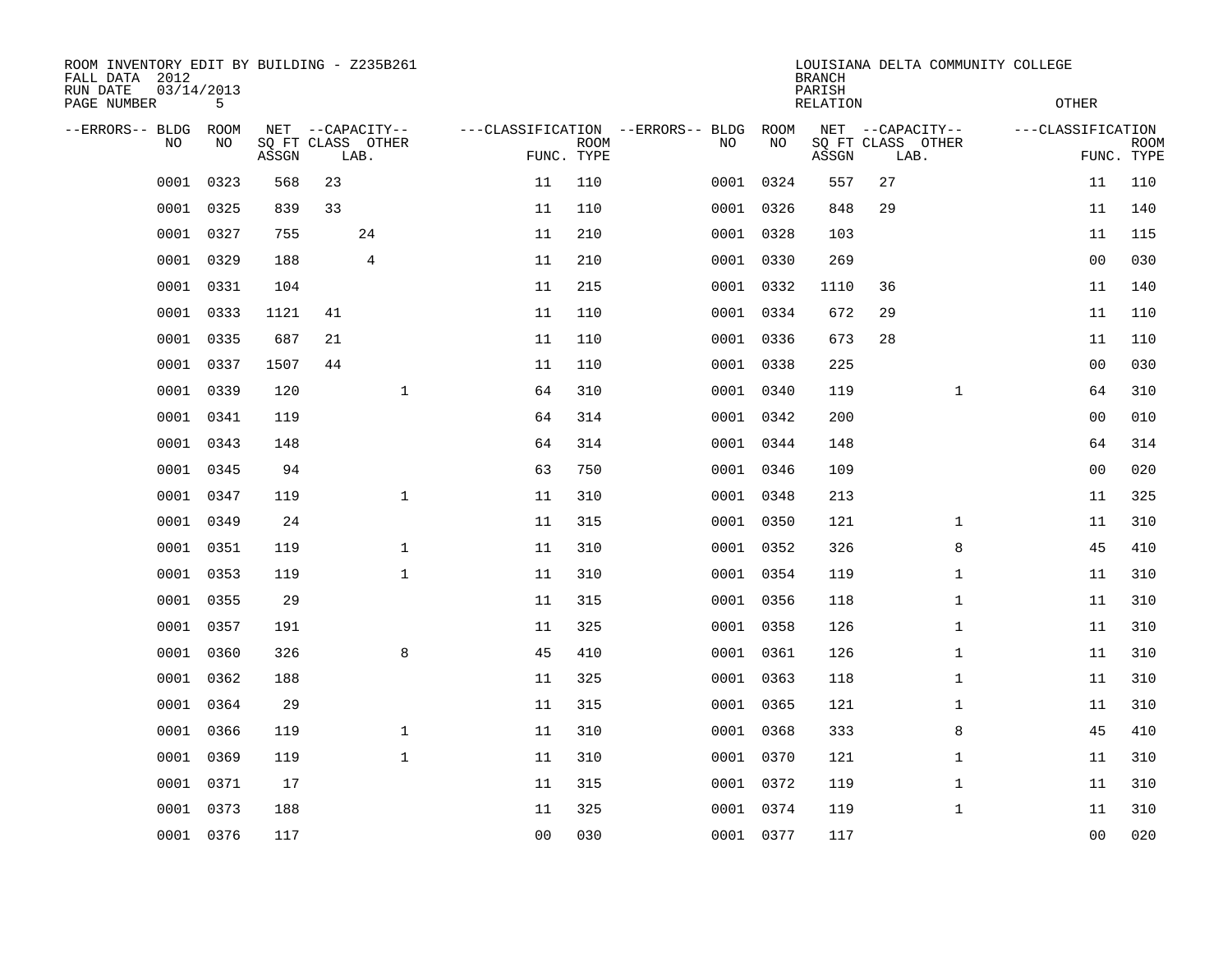| ROOM INVENTORY EDIT BY BUILDING - Z235B261<br>FALL DATA 2012 |                 |       |                                       |                |      |                                              |            | <b>BRANCH</b>                                    | LOUISIANA DELTA COMMUNITY COLLEGE                                                                          |                                          |             |
|--------------------------------------------------------------|-----------------|-------|---------------------------------------|----------------|------|----------------------------------------------|------------|--------------------------------------------------|------------------------------------------------------------------------------------------------------------|------------------------------------------|-------------|
| RUN DATE<br>PAGE NUMBER                                      | 03/14/2013<br>6 |       |                                       |                |      |                                              |            | PARISH<br><b>RELATION</b>                        |                                                                                                            | <b>OTHER</b>                             |             |
| --ERRORS-- BLDG<br>NO                                        | ROOM<br>NO      |       | NET --CAPACITY--<br>SQ FT CLASS OTHER |                | ROOM | ---CLASSIFICATION --ERRORS-- BLDG ROOM<br>NO | NO         |                                                  | NET --CAPACITY--<br>SQ FT CLASS OTHER                                                                      | ---CLASSIFICATION                        | <b>ROOM</b> |
|                                                              |                 | ASSGN | LAB.                                  | FUNC. TYPE     |      |                                              |            | ASSGN                                            | LAB.                                                                                                       |                                          | FUNC. TYPE  |
| 0001                                                         | 0378            | 62    |                                       | 11             | 215  |                                              | 0001 0379  | 247                                              |                                                                                                            | 0 <sub>0</sub>                           | 030         |
| 0001                                                         | 0380A 1591      |       | 120                                   | 11             | 210  |                                              | 0001 0380B | 732                                              |                                                                                                            | 11                                       | 215         |
|                                                              | 0001 0381       | 282   |                                       | 11             | 215  |                                              | 0001 0382  | 366                                              |                                                                                                            | 11                                       | 215         |
| 0001                                                         | 0383            | 167   |                                       | 0 <sub>0</sub> | 020  |                                              | 0001 0384  | 295                                              |                                                                                                            | 0 <sub>0</sub>                           | 030         |
|                                                              | 0001 0385       | 131   | $\mathbf{1}$                          | 11             | 310  |                                              | 0001 0386  | 132                                              | $\mathbf{1}$                                                                                               | 11                                       | 310         |
| 0001                                                         | 0387            | 292   |                                       | 0 <sub>0</sub> | 030  |                                              | 0001 0388  | 115                                              | $\mathbf{1}$                                                                                               | 11                                       | 310         |
|                                                              | 0001 0389       | 115   | $\mathbf{1}$                          | 11             | 310  |                                              | 0001 0390  | 497                                              |                                                                                                            | 64                                       | 715         |
| 0001                                                         | 0391            | 265   |                                       | 64             | 710  |                                              | 0001 0401  | 379                                              |                                                                                                            | 0 <sub>0</sub>                           | 020         |
| 0001                                                         | 0402            | 182   |                                       | 63             | 325  |                                              | 0001 0403  | 180                                              |                                                                                                            | 63                                       | 314         |
|                                                              | 0001 0404       | 179   |                                       | 61             | 325  |                                              | 0001 0405  | 156                                              |                                                                                                            | 63                                       | 313         |
|                                                              | 0001 0406       | 211   |                                       | 61             | 325  |                                              | 0001 0407  | 171                                              |                                                                                                            | 61                                       | 313         |
| 0001                                                         | 0408            | 60    |                                       | 64             | 710  |                                              | 0001 0409  | 100                                              |                                                                                                            | 0 <sub>0</sub>                           | 030         |
| 0001                                                         | 0410            | 158   |                                       | 0 <sub>0</sub> | 020  |                                              | 0001 0411  | 261                                              |                                                                                                            | 63                                       | 315         |
| 0001                                                         | 0412            | 147   |                                       | 0 <sub>0</sub> | 030  |                                              | 0001 0413  | 136                                              |                                                                                                            | 0 <sub>0</sub>                           | 030         |
|                                                              | 0001 0414       | 539   |                                       | 61             | 315  |                                              | 0001 0415  | 169                                              |                                                                                                            | 61                                       | 313         |
| 0001                                                         | 0416            | 306   |                                       | 61             | 325  |                                              | 0001 0417  | 614                                              | 14                                                                                                         | 61                                       | 350         |
| 0001                                                         | 0418            | 214   |                                       | 65             | 325  |                                              | 0001 0418A | 13                                               |                                                                                                            | 65                                       | 315         |
|                                                              | 0001 0419       | 107   |                                       | 61             | 315  |                                              | 0001 0420  | 432                                              |                                                                                                            | 61                                       | 315         |
|                                                              | 0001 0421       | 28    |                                       | 63             | 750  |                                              |            | TOTAL NUMBER CLASSROOMS<br>TOTAL NUMBER LABS 210 | TOTAL NET ASSIGN SQ. FT. IN ROOM FILE<br>TOTAL NUMBER COMPUTER CLASSROOMS<br>TOTAL NUMBER SPECIAL LABS 220 | 70,067<br>20<br>5<br>8<br>$\overline{4}$ |             |
| 0002                                                         | 0001S           | 315   |                                       | 0 <sub>0</sub> | 020  |                                              | 0002 0002S | 345                                              |                                                                                                            | 00                                       | 020         |
| 0002                                                         | 0003S           | 111   |                                       | 0 <sub>0</sub> | 020  |                                              | 0002 0101  | 151                                              |                                                                                                            | 0 <sub>0</sub>                           | 020         |
| 0002                                                         | 0102            | 1113  |                                       | 0 <sub>0</sub> | 020  |                                              | 0002 0103  | 66                                               |                                                                                                            | 63                                       | 750         |
|                                                              | 0002 0104       | 355   | 10                                    | 63             | 350  |                                              | 0002 0105  | 749                                              | 25                                                                                                         | 12                                       | 110         |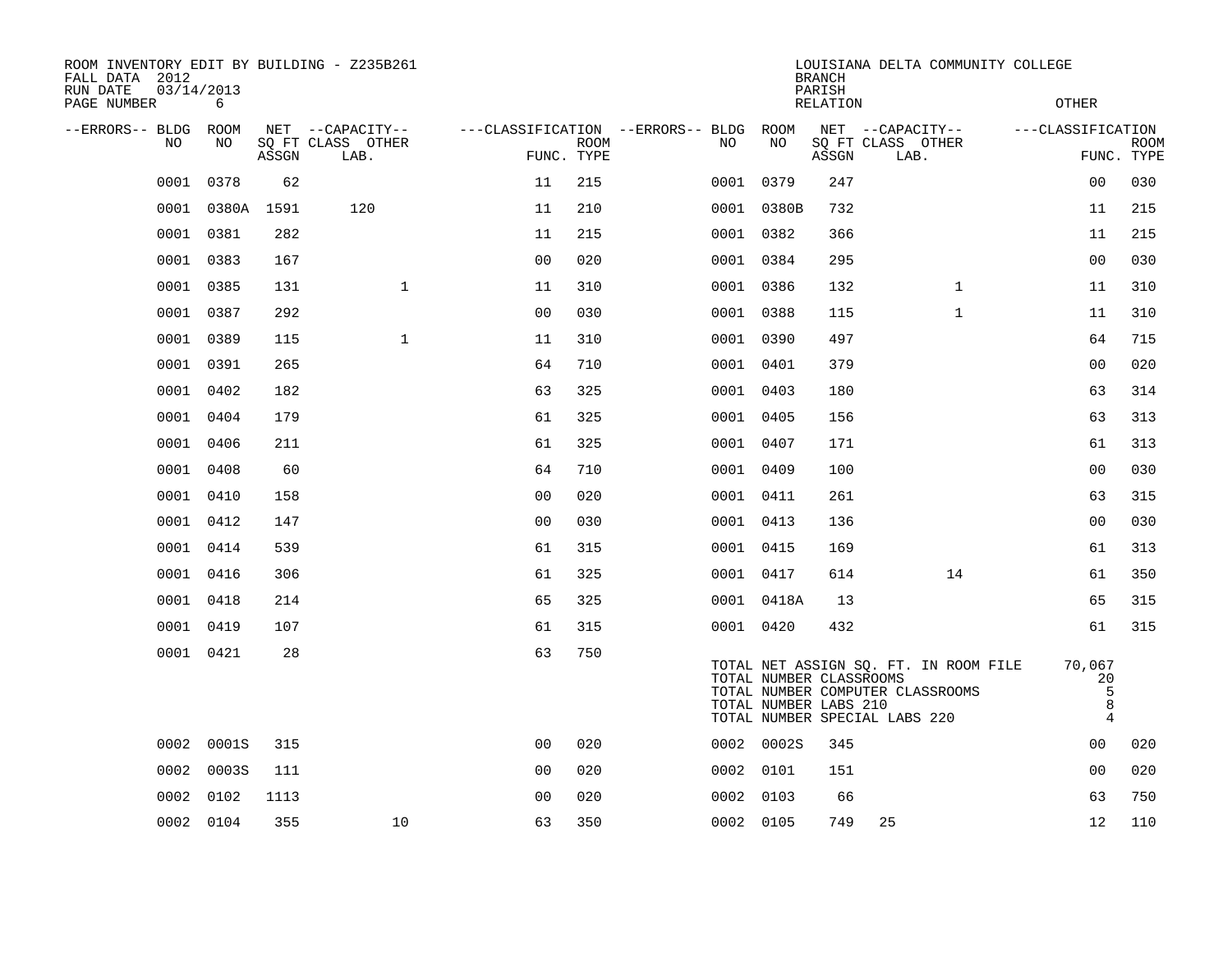| ROOM INVENTORY EDIT BY BUILDING - Z235B261<br>FALL DATA 2012<br>RUN DATE | 03/14/2013 |       |    |                                       |                |             |                                         |           |            | <b>BRANCH</b><br>PARISH |      |                                       | LOUISIANA DELTA COMMUNITY COLLEGE |                   |             |
|--------------------------------------------------------------------------|------------|-------|----|---------------------------------------|----------------|-------------|-----------------------------------------|-----------|------------|-------------------------|------|---------------------------------------|-----------------------------------|-------------------|-------------|
| PAGE NUMBER                                                              | 7          |       |    |                                       |                |             |                                         |           |            | RELATION                |      |                                       |                                   | OTHER             |             |
| --ERRORS-- BLDG ROOM<br>NO                                               | NO         |       |    | NET --CAPACITY--<br>SQ FT CLASS OTHER |                | <b>ROOM</b> | ---CLASSIFICATION --ERRORS-- BLDG<br>NO |           | ROOM<br>NO |                         |      | NET --CAPACITY--<br>SQ FT CLASS OTHER |                                   | ---CLASSIFICATION | <b>ROOM</b> |
|                                                                          |            | ASSGN |    | LAB.                                  |                | FUNC. TYPE  |                                         |           |            | ASSGN                   | LAB. |                                       |                                   | FUNC. TYPE        |             |
| 0002                                                                     | 0106       | 789   | 25 |                                       | 12             | 140         | 0002                                    |           | 0107       | 720                     | 25   |                                       |                                   | 12                | 110         |
| 0002                                                                     | 0108       | 768   |    | 10                                    | 12             | 210         | 0002                                    |           | 0109       | 703                     | 25   |                                       |                                   | 12                | 110         |
| 0002                                                                     | 0110       | 384   |    |                                       | 0 <sub>0</sub> | 030         |                                         | 0002 0111 |            | 1230                    |      |                                       |                                   | 0 <sub>0</sub>    | 020         |
| 0002                                                                     | 0112       | 161   |    |                                       | 0 <sub>0</sub> | 020         | 0002                                    |           | 0113       | 172                     |      |                                       |                                   | 0 <sub>0</sub>    | 030         |
| 0002                                                                     | 0114       | 161   |    |                                       | 0 <sub>0</sub> | 030         |                                         |           |            | 0002 0115A 1538         |      | 20                                    |                                   | 12                | 210         |
| 0002                                                                     | 0115B      | 1635  |    | 20                                    | 12             | 210         | 0002                                    |           | 0115C      | 1637                    |      | 10                                    |                                   | 12                | 210         |
| 0002                                                                     | 0116       | 309   |    |                                       | 63             | 315         |                                         | 0002 0117 |            | 33                      |      |                                       |                                   | 0 <sub>0</sub>    | 010         |
| 0002                                                                     | 0118       | 213   |    |                                       | 00             | 020         | 0002                                    |           | 0119       | 184                     |      |                                       |                                   | 63                | 315         |
| 0002                                                                     | 0120       | 151   |    |                                       | 0 <sub>0</sub> | 030         |                                         | 0002 0121 |            | 68                      |      |                                       |                                   | 64                | 710         |
| 0002                                                                     | 0122       | 131   |    |                                       | 63             | 325         | 0002                                    |           | 0123       | 78                      |      | $\mathbf{1}$                          |                                   | 63                | 310         |
| 0002                                                                     | 0124       | 84    |    | $\mathbf{1}$                          | 63             | 310         |                                         | 0002 0125 |            | 18                      |      |                                       |                                   | 12                | 115         |
| 0002                                                                     | 0201       | 91    |    |                                       | 0 <sub>0</sub> | 020         |                                         | 0002 0202 |            | 83                      |      |                                       |                                   | 0 <sub>0</sub>    | 030         |
| 0002                                                                     | 0203       | 59    |    |                                       | 64             | 710         |                                         | 0002 0204 |            | 273                     |      | 10                                    |                                   | 63                | 350         |
| 0002                                                                     | 0205       | 108   |    |                                       | 0 <sub>0</sub> | 020         |                                         | 0002 0206 |            | 38                      |      |                                       |                                   | 00                | 010         |
| 0002                                                                     | 0207       | 238   |    |                                       | 0 <sub>0</sub> | 030         |                                         | 0002 0208 |            | 183                     |      |                                       |                                   | 0 <sub>0</sub>    | 030         |
| 0002                                                                     | 0209       | 700   |    |                                       | 0 <sub>0</sub> | 020         |                                         | 0002 0210 |            | 88                      |      |                                       |                                   | 0 <sub>0</sub>    | 030         |
| 0002                                                                     | 0211       | 1217  |    |                                       | 0 <sub>0</sub> | 020         | 0002                                    |           | 0212       | 925                     |      |                                       |                                   | 12                | 215         |
| 0002                                                                     | 0213       | 387   |    |                                       | 0 <sub>0</sub> | 030         |                                         | 0002 0214 |            | 298                     |      | $\mathbf{1}$                          |                                   | 12                | 310         |
| 0002                                                                     | 0215       | 675   | 24 |                                       | 12             | 110         | 0002                                    |           | 0216       | 675                     | 24   |                                       |                                   | 12                | 110         |
| 0002                                                                     | 0217       | 669   | 24 |                                       | 12             | 110         | 0002                                    |           | 0218       | 168                     |      | 8                                     |                                   | 12                | 410         |
| 0002                                                                     | 0219       | 467   |    |                                       | 0 <sup>0</sup> | 020         | 0002                                    |           | 0220       | 120                     |      | $\mathbf{1}$                          |                                   | 12                | 310         |
| 0002                                                                     | 0221       | 120   |    | $\mathbf 1$                           | 12             | 310         |                                         | 0002 0222 |            | 120                     |      | $\mathbf{1}$                          |                                   | 12                | 310         |
| 0002                                                                     | 0223       | 120   |    | $\mathbf{1}$                          | 12             | 310         | 0002                                    |           | 0224       | 54                      |      |                                       |                                   | 12                | 750         |
| 0002                                                                     | 0225       | 134   |    |                                       | 12             | 325         |                                         | 0002 0226 |            | 119                     |      | $\mathbf{1}$                          |                                   | 12                | 310         |
| 0002                                                                     | 0227       | 803   | 27 |                                       | 12             | 110         |                                         |           |            |                         |      | TOTAL NET ASSIGN SQ. FT. IN ROOM FILE |                                   | 15,164            |             |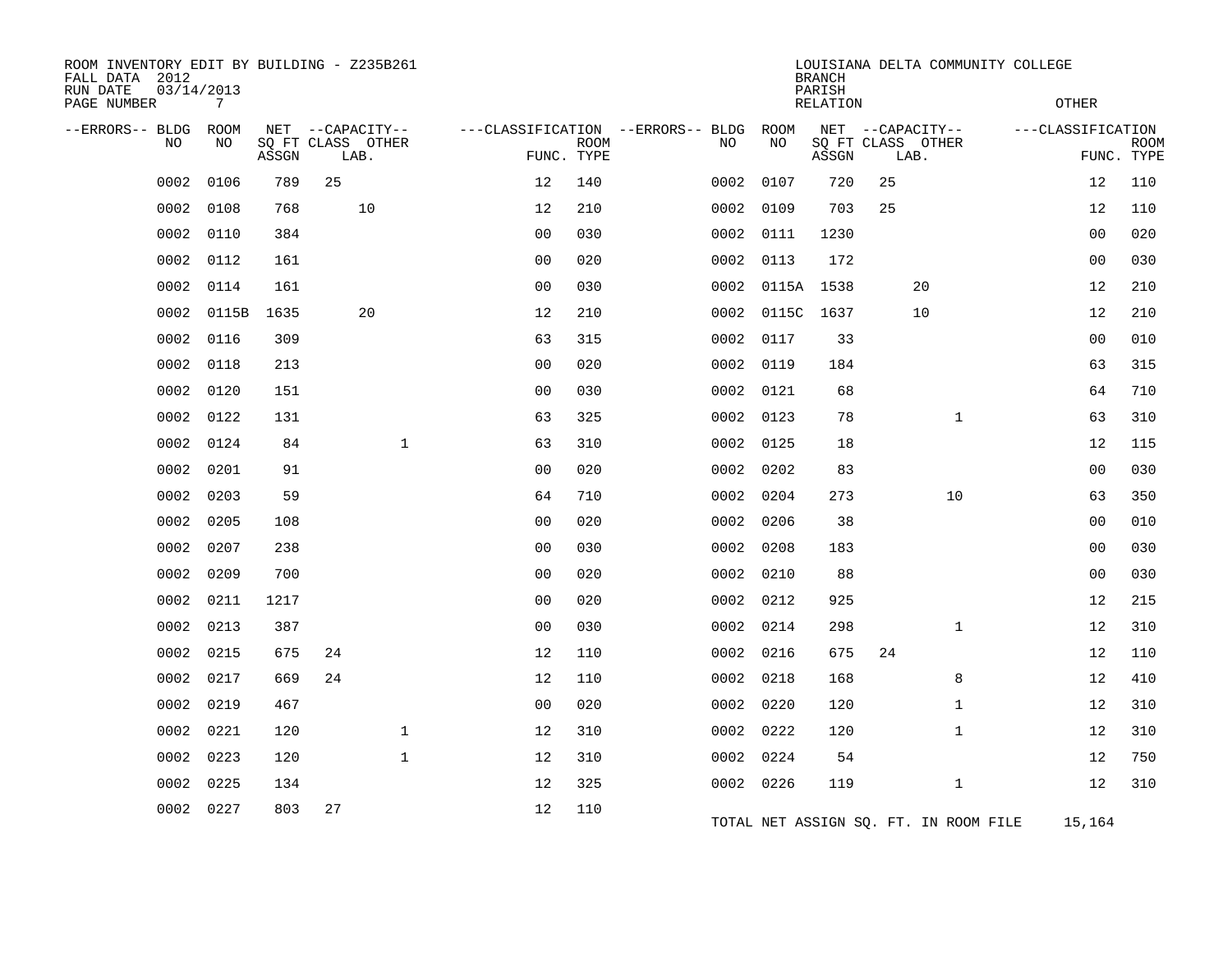| ROOM INVENTORY EDIT BY BUILDING - Z235B261<br>FALL DATA 2012<br>RUN DATE<br>PAGE NUMBER | 03/14/2013<br>8 |       |                                               |                |                |             |                                        |           |                                                        | <b>BRANCH</b><br>PARISH<br><b>RELATION</b> |                                                                                                                    |              | LOUISIANA DELTA COMMUNITY COLLEGE<br><b>OTHER</b> |                              |                           |
|-----------------------------------------------------------------------------------------|-----------------|-------|-----------------------------------------------|----------------|----------------|-------------|----------------------------------------|-----------|--------------------------------------------------------|--------------------------------------------|--------------------------------------------------------------------------------------------------------------------|--------------|---------------------------------------------------|------------------------------|---------------------------|
| --ERRORS-- BLDG ROOM<br>NO                                                              | NO              | ASSGN | NET --CAPACITY--<br>SQ FT CLASS OTHER<br>LAB. |                | FUNC. TYPE     | <b>ROOM</b> | ---CLASSIFICATION --ERRORS-- BLDG ROOM | NO.       | NO<br>TOTAL NUMBER CLASSROOMS<br>TOTAL NUMBER LABS 210 | ASSGN                                      | NET --CAPACITY--<br>SQ FT CLASS OTHER<br>LAB.<br>TOTAL NUMBER COMPUTER CLASSROOMS<br>TOTAL NUMBER SPECIAL LABS 220 |              | ---CLASSIFICATION                                 | 7<br>$1\,$<br>$\overline{4}$ | <b>ROOM</b><br>FUNC. TYPE |
| 0003                                                                                    | 0100            | 1402  | 40                                            |                | 52             | 650         |                                        | 0003 0101 |                                                        | 185                                        |                                                                                                                    | 2            |                                                   | 71                           | 310                       |
| 0003                                                                                    | 0102            | 390   | 20                                            |                | 11             | 110         |                                        | 0003 0103 |                                                        | 672                                        | 30                                                                                                                 |              |                                                   | 11                           | 110                       |
| 0003                                                                                    | 0104            | 812   | 28                                            |                | 11             | 140         |                                        | 0003      | 0105                                                   | 390                                        | 20                                                                                                                 |              |                                                   | 11                           | 110                       |
| 0003                                                                                    | 0106            | 812   | 32                                            |                | 11             | 110         |                                        | 0003 0107 |                                                        | 2232                                       |                                                                                                                    | 100          |                                                   | 65                           | 680                       |
| 0003                                                                                    | 0108            | 134   |                                               | $\mathbf{1}$   | 11             | 310         |                                        | 0003      | 0109                                                   | 140                                        |                                                                                                                    | 2            |                                                   | 11                           | 310                       |
| 0003                                                                                    | 0110            | 153   |                                               | $\mathbf{1}$   | 11             | 310         |                                        | 0003      | 0111                                                   | 102                                        |                                                                                                                    | 2            |                                                   | 11                           | 310                       |
| 0003                                                                                    | 0112            | 118   |                                               | 2              | 11             | 310         |                                        | 0003      | 0113                                                   | 118                                        |                                                                                                                    | 2            |                                                   | 11                           | 310                       |
| 0003                                                                                    | 0114            | 916   |                                               | 8              | 63             | 315         |                                        | 0003      | 0115                                                   | 218                                        |                                                                                                                    | 2            |                                                   | 11                           | 325                       |
| 0003                                                                                    | 0116            | 149   |                                               |                | 64             | 710         |                                        | 0003      | 0117                                                   | 195                                        |                                                                                                                    | 2            |                                                   | 0 <sub>0</sub>               | 030                       |
| 0003                                                                                    | 0118            | 164   |                                               | 2              | 0 <sub>0</sub> | 030         |                                        | 0003      | 0119                                                   | 95                                         |                                                                                                                    |              |                                                   | 00                           | 030                       |
| 0003                                                                                    | 0120            | 288   |                                               |                | 0 <sub>0</sub> | 010         |                                        | 0003      | 0121                                                   | 506                                        | 24                                                                                                                 |              |                                                   | 11                           | 140                       |
| 0003                                                                                    | 0122            | 674   | 28                                            |                | 11             | 110         |                                        | 0003      | 0123                                                   | 339                                        |                                                                                                                    | 10           |                                                   | 61                           | 350                       |
| 0003                                                                                    | 0124            | 447   | 32                                            |                | 11             | 110         |                                        | 0003 0125 |                                                        | 454                                        |                                                                                                                    | 5            |                                                   | 11                           | 250                       |
| 0003                                                                                    | 0126            | 38    |                                               |                | 0 <sub>0</sub> | 030         |                                        | 0003 0127 |                                                        | 100                                        |                                                                                                                    |              |                                                   | 0 <sub>0</sub>               | 010                       |
| 0003                                                                                    | 0128            | 180   |                                               | $\overline{4}$ | 0 <sub>0</sub> | 030         |                                        | 0003 0129 |                                                        | 180                                        |                                                                                                                    | 4            |                                                   | 0 <sub>0</sub>               | 030                       |
| 0003                                                                                    | 0130            | 120   |                                               | $\overline{a}$ | 11             | 310         |                                        | 0003      | 0131                                                   | 120                                        |                                                                                                                    | 2            |                                                   | 11                           | 310                       |
| 0003                                                                                    | 0132            | 120   |                                               | 2              | 11             | 310         |                                        | 0003 0133 |                                                        | 120                                        |                                                                                                                    | 2            |                                                   | 11                           | 310                       |
| 0003                                                                                    | 0134            | 60    |                                               |                | 0 <sub>0</sub> | 030         |                                        | 0003      | 0135                                                   | 120                                        |                                                                                                                    | 2            |                                                   | 11                           | 310                       |
| 0003                                                                                    | 0136            | 120   |                                               | 2              | 11             | 310         |                                        | 0003 0137 |                                                        | 138                                        |                                                                                                                    | $\mathbf{1}$ |                                                   | 11                           | 310                       |
| 0003                                                                                    | 0138            | 171   |                                               | $\sqrt{2}$     | 11             | 310         |                                        | 0003      | 0139                                                   | 50                                         |                                                                                                                    | $\mathbf{1}$ |                                                   | 63                           | 315                       |
| 0003                                                                                    | 0140            | 412   | 20                                            |                | 41             | 410         |                                        | 0003 0141 |                                                        | 38                                         |                                                                                                                    |              |                                                   | 00                           | 030                       |
| 0003                                                                                    | 0142            | 108   |                                               | $\mathbf{1}$   | 11             | 310         |                                        | 0003      | 0143                                                   | 158                                        |                                                                                                                    | $\mathbf{1}$ |                                                   | 11                           | 325                       |
| 0003                                                                                    | 0144            | 319   |                                               | $\mathbf{1}$   | 61             | 325         |                                        | 0003      | 0145                                                   | 144                                        |                                                                                                                    | $\mathbf{1}$ |                                                   | 46                           | 310                       |
|                                                                                         | 0003 0146       | 500   |                                               |                | 0 <sub>0</sub> | 020         |                                        | 0003 0147 |                                                        | 420                                        |                                                                                                                    |              |                                                   | 0 <sub>0</sub>               | 020                       |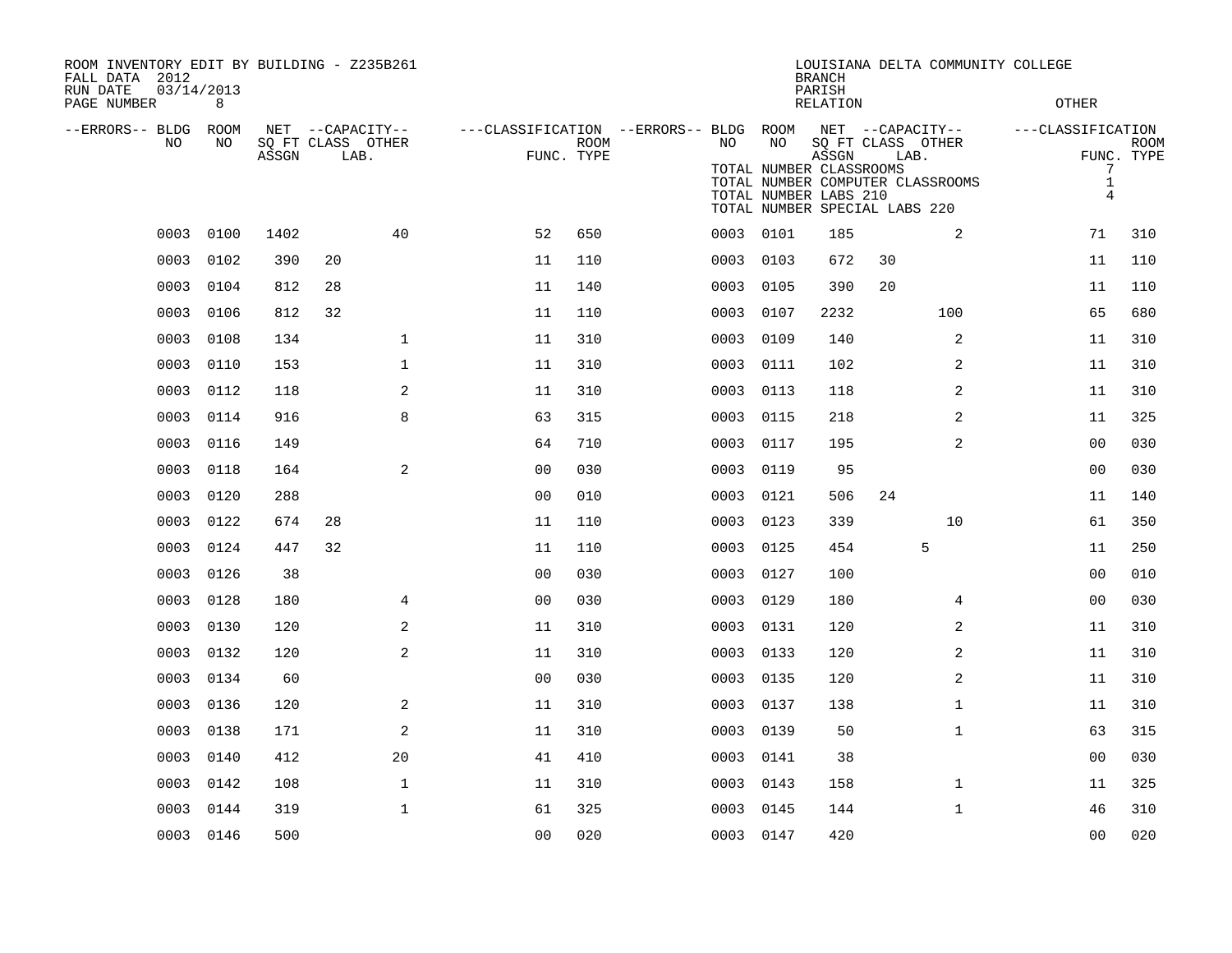| ROOM INVENTORY EDIT BY BUILDING - Z235B261<br>FALL DATA 2012<br>RUN DATE<br>PAGE NUMBER |      | 03/14/2013<br>9 |       |                   |      |              |                |             |                                        |           |            | <b>BRANCH</b><br>PARISH<br><b>RELATION</b>                                        |    | LOUISIANA DELTA COMMUNITY COLLEGE                                         | <b>OTHER</b>      |                           |
|-----------------------------------------------------------------------------------------|------|-----------------|-------|-------------------|------|--------------|----------------|-------------|----------------------------------------|-----------|------------|-----------------------------------------------------------------------------------|----|---------------------------------------------------------------------------|-------------------|---------------------------|
| --ERRORS-- BLDG ROOM                                                                    |      |                 |       | NET --CAPACITY--  |      |              |                |             | ---CLASSIFICATION --ERRORS-- BLDG ROOM |           |            |                                                                                   |    | NET --CAPACITY--                                                          | ---CLASSIFICATION |                           |
|                                                                                         | NO   | NO              | ASSGN | SQ FT CLASS OTHER | LAB. |              | FUNC. TYPE     | <b>ROOM</b> |                                        | NO.       | NO         | ASSGN                                                                             |    | SQ FT CLASS OTHER<br>LAB.                                                 |                   | <b>ROOM</b><br>FUNC. TYPE |
|                                                                                         | 0003 | 0148            | 900   |                   |      |              | 0 <sup>0</sup> | 020         |                                        | 0003      | 0149       | 800                                                                               |    |                                                                           | 0 <sub>0</sub>    | 020                       |
|                                                                                         | 0003 | 0150            | 86    |                   |      |              | 11             | 315         |                                        | 0003 0151 |            | 880                                                                               |    | 4                                                                         | 46                | 315                       |
|                                                                                         |      | 0003 0152       | 270   |                   | 3    |              | 11             | 250         |                                        |           |            |                                                                                   |    |                                                                           |                   |                           |
|                                                                                         |      |                 |       |                   |      |              |                |             |                                        |           |            | TOTAL NUMBER CLASSROOMS<br>TOTAL NUMBER LABS 210<br>TOTAL NUMBER SPECIAL LABS 220 |    | TOTAL NET ASSIGN SQ. FT. IN ROOM FILE<br>TOTAL NUMBER COMPUTER CLASSROOMS | 14,819            | 6<br>$\overline{2}$       |
|                                                                                         |      | 0004 0102       | 2539  |                   |      |              | 0 <sub>0</sub> | 020         |                                        | 0004 0103 |            | 160                                                                               |    |                                                                           | 63                | 313                       |
|                                                                                         | 0004 | 0104            | 143   |                   |      |              | 63             | 750         |                                        | 0004 0105 |            | 152                                                                               |    |                                                                           | 63                | 215                       |
|                                                                                         |      | 0004 0106       | 96    |                   |      |              | 63             | 315         |                                        | 0004 0107 |            | 115                                                                               |    |                                                                           | 12                | 325                       |
|                                                                                         | 0004 | 0108            | 1017  | 30                |      |              | 11             | 110         |                                        | 0004 0109 |            | 193                                                                               | 9  |                                                                           | 11                | 110                       |
|                                                                                         |      | 0004 0110       | 155   |                   |      |              | 11             | 115         |                                        | 0004 0113 |            | 105                                                                               |    |                                                                           | 11                | 115                       |
|                                                                                         |      | 0004 0114       | 79    |                   |      |              | 0 <sup>0</sup> | 030         |                                        | 0004 0115 |            | 118                                                                               |    |                                                                           | 63                | 325                       |
|                                                                                         |      | 0004 0116       | 833   | 25                |      |              | 11             | 140         |                                        | 0004 0117 |            | 748                                                                               | 24 |                                                                           | 11                | 110                       |
|                                                                                         |      | 0004 0118A      | 600   | 14                |      |              | 11             | 110         |                                        |           | 0004 0118B | 616                                                                               | 15 |                                                                           | 11                | 140                       |
|                                                                                         |      | 0004 0119       | 481   |                   |      | $\mathbf{1}$ | 56             | 310         |                                        | 0004 0120 |            | 765                                                                               | 20 |                                                                           | 11                | 110                       |
|                                                                                         | 0004 | 0121            | 219   |                   |      |              | 11             | 115         |                                        | 0004 0122 |            | 146                                                                               |    |                                                                           | 11                | 115                       |
|                                                                                         |      | 0004 0123       | 567   | 15                |      |              | 11             | 110         |                                        | 0004 0124 |            | 441                                                                               |    | $\mathbf{1}$                                                              | 11                | 310                       |
|                                                                                         | 0004 | 0125            | 492   |                   |      |              | 63             | 215         |                                        | 0004 0126 |            | 280                                                                               |    |                                                                           | 63                | 650                       |
|                                                                                         | 0004 | 0127            | 400   |                   |      |              | 52             | 650         |                                        | 0004 0130 |            | 220                                                                               |    |                                                                           | 0 <sub>0</sub>    | 030                       |
|                                                                                         |      | 0004 0131       | 230   |                   |      |              | 0 <sub>0</sub> | 030         |                                        | 0004 0132 |            | 79                                                                                |    |                                                                           | 11                | 115                       |
|                                                                                         |      | 0004 0133       | 70    |                   |      |              | 0 <sub>0</sub> | 030         |                                        | 0004 0134 |            | 2507                                                                              |    | 25                                                                        | 12                | 210                       |
|                                                                                         |      | 0004 0135       | 100   |                   |      | $\mathbf{1}$ | 51             | 310         |                                        | 0004 0136 |            | 150                                                                               |    |                                                                           | 63                | 215                       |
|                                                                                         |      | 0004 0137       | 5739  |                   | 25   |              | 12             | 210         |                                        | 0004 0138 |            | 152                                                                               |    |                                                                           | 63                | 315                       |
|                                                                                         |      | 0004 0139       | 122   |                   |      |              | 63             | 215         |                                        | 0004 0141 |            | 492                                                                               |    | $\mathbf{1}$                                                              | 62                | 310                       |
|                                                                                         |      | 0004 0142       | 120   |                   |      | $\mathbf{1}$ | 51             | 310         |                                        | 0004 0143 |            | 555                                                                               |    |                                                                           | 63                | 215                       |
|                                                                                         |      | 0004 0160       | 1500  |                   |      |              | 63             | 215         |                                        | 0004 0161 |            | 1800                                                                              |    |                                                                           | 63                | 215                       |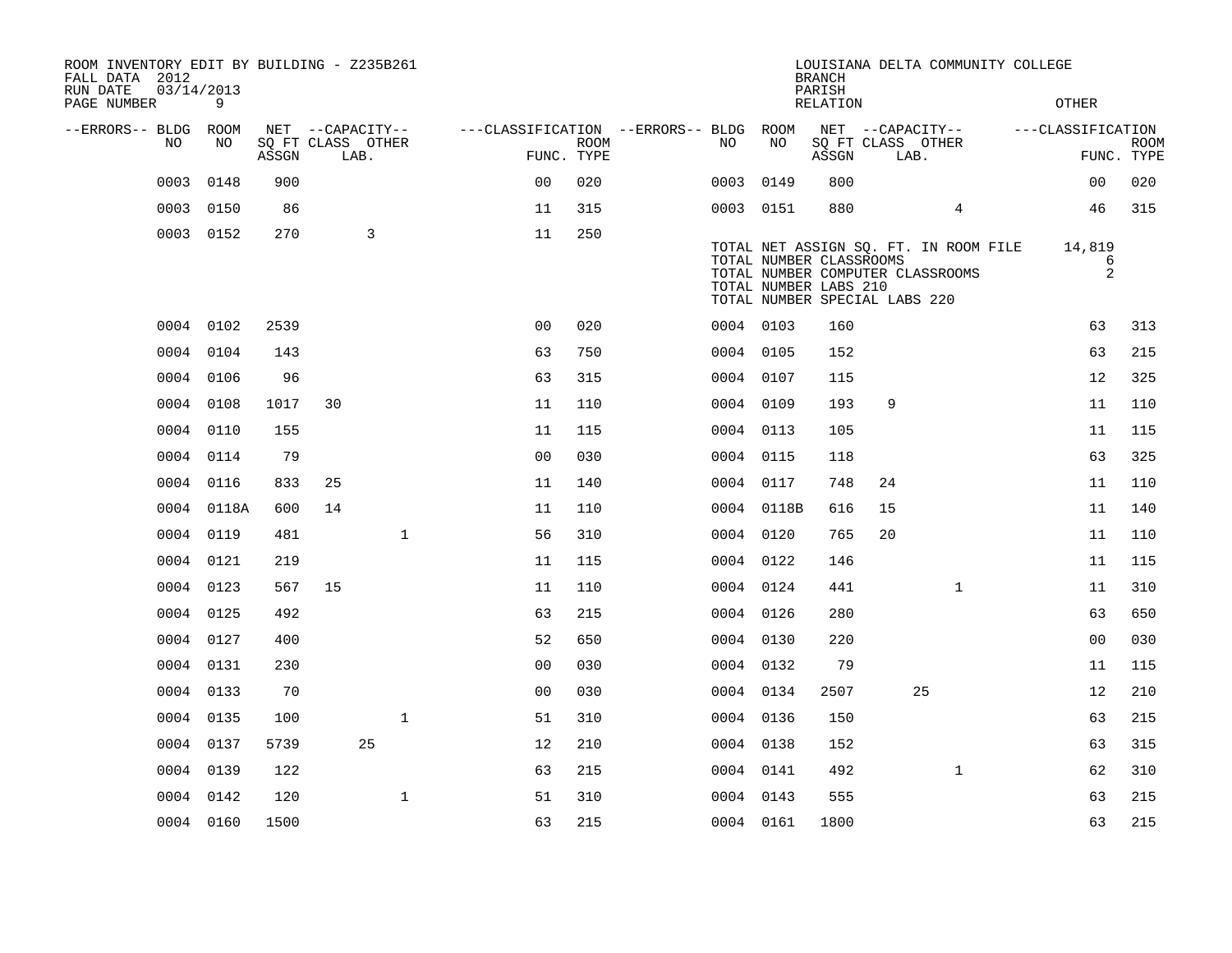| ROOM INVENTORY EDIT BY BUILDING - Z235B261<br>FALL DATA 2012<br>RUN DATE<br>03/14/2013<br>PAGE NUMBER 10 |           |       |    |                           |                                                                                                                                                                                                                                                     |                    |           |      | LOUISIANA DELTA COMMUNITY COLLEGE<br><b>BRANCH</b><br>PARISH<br><b>RELATION</b>                                                                                                    |    |              | <b>OTHER</b>                                                              |        |
|----------------------------------------------------------------------------------------------------------|-----------|-------|----|---------------------------|-----------------------------------------------------------------------------------------------------------------------------------------------------------------------------------------------------------------------------------------------------|--------------------|-----------|------|------------------------------------------------------------------------------------------------------------------------------------------------------------------------------------|----|--------------|---------------------------------------------------------------------------|--------|
| --ERRORS-- BLDG ROOM<br>NO                                                                               | NO        | ASSGN |    | SQ FT CLASS OTHER<br>LAB. | $\begin{array}{cccccccccccccc} \texttt{NET} & --\texttt{CAPACTTY} & - & --\texttt{CLASSIFICATION} & --\texttt{ERRORS} & - & \texttt{BLDG} & \texttt{ROOM} & \texttt{NET} & --\texttt{CAPACTTY} & - & --\texttt{CLASSIFICATION} \end{array}$<br>FUNC | ROOM<br>FUNC. TYPE |           |      | TOTAL NUMBER CLASSROOMS<br>TOTAL NUMBER COMPUTER CLASSROOMS<br>TOTAL NUMBER LABS 210<br>TOTAL NUMBER SPECIAL LABS 220                                                              |    |              | FUNC. TYPE<br>TOTAL NET ASSIGN SQ. FT. IN ROOM FILE 22,158<br>6<br>2<br>2 | ROOM   |
|                                                                                                          | 0005 0001 | 546   | 20 |                           | 15                                                                                                                                                                                                                                                  | 110                |           |      | 0005 0002 253 20<br>TOTAL NET ASSIGN SQ. FT. IN ROOM FILE<br>TOTAL NUMBER CLASSROOMS<br>TOTAL NUMBER COMPUTER CLASSROOMS<br>TOTAL NUMBER LABS 210<br>TOTAL NUMBER SPECIAL LABS 220 |    |              | 799<br>2                                                                  | 20 110 |
|                                                                                                          | 0007 0001 | 864   |    | 10                        | 12                                                                                                                                                                                                                                                  | 210                |           |      | TOTAL NET ASSIGN SQ. FT. IN ROOM FILE<br>TOTAL NUMBER CLASSROOMS<br>TOTAL NUMBER COMPUTER CLASSROOMS<br>TOTAL NUMBER LABS 210<br>TOTAL NUMBER SPECIAL LABS 220                     |    |              | 864<br>1                                                                  |        |
|                                                                                                          | 0008 0001 | 120   |    |                           | 63                                                                                                                                                                                                                                                  | 215                |           |      | TOTAL NET ASSIGN SQ. FT. IN ROOM FILE<br>TOTAL NUMBER CLASSROOMS<br>TOTAL NUMBER COMPUTER CLASSROOMS<br>TOTAL NUMBER LABS 210<br>TOTAL NUMBER SPECIAL LABS 220                     |    |              | 120                                                                       |        |
| 0009                                                                                                     | 0001      | 1716  |    | 10                        | 12                                                                                                                                                                                                                                                  | 210                | 0009 0002 |      | 1323                                                                                                                                                                               | 30 |              | 12                                                                        | 110    |
| 0009                                                                                                     | 0003      | 432   | 18 |                           | 15                                                                                                                                                                                                                                                  | 110                | 0009      | 0004 | 80                                                                                                                                                                                 |    | $\mathbf{1}$ | 53                                                                        | 310    |
| 0009                                                                                                     | 0005      | 224   |    | $\mathbf{1}$              | 61                                                                                                                                                                                                                                                  | 310                | 0009      | 0006 | 84                                                                                                                                                                                 |    | $\mathbf{1}$ | 55                                                                        | 310    |
| 0009                                                                                                     | 0007      | 80    |    | $\mathbf{1}$              | 61                                                                                                                                                                                                                                                  | 310                | 0009      | 0008 | 880                                                                                                                                                                                |    |              | 63                                                                        | 650    |
| 0009                                                                                                     | 0009      | 1360  |    |                           | 52                                                                                                                                                                                                                                                  | 650                | 0009      | 0010 | 1386                                                                                                                                                                               | 35 |              | 15                                                                        | 110    |
| 0009                                                                                                     | 0011      | 420   | 20 |                           | 11                                                                                                                                                                                                                                                  | 110                | 0009      | 0012 | 210                                                                                                                                                                                |    | 5            | 0 <sub>0</sub>                                                            | 030    |
| 0009                                                                                                     | 0013      | 32    |    |                           | 0 <sub>0</sub>                                                                                                                                                                                                                                      | 010                | 0009      | 0014 | 210                                                                                                                                                                                |    | 5            | 0 <sub>0</sub>                                                            | 030    |
| 0009                                                                                                     | 0015      | 1080  | 30 |                           | 11                                                                                                                                                                                                                                                  | 110                | 9 0009    | 0016 | 2700                                                                                                                                                                               | 40 |              | 11                                                                        | 110    |
| 0009                                                                                                     | 0017      | 384   |    | 15                        | 11                                                                                                                                                                                                                                                  | 680                | 0009      | 0018 | 551                                                                                                                                                                                |    | $\mathbf{1}$ | 51                                                                        | 310    |
| 0009                                                                                                     | 0019      | 240   |    |                           | 12                                                                                                                                                                                                                                                  | 115                | 0009      | 0020 | 1176                                                                                                                                                                               | 40 |              | 12                                                                        | 110    |
| 0009                                                                                                     | 0021      | 480   |    | $\mathbf 1$               | 63                                                                                                                                                                                                                                                  | 310                | 0009 0022 |      | 24                                                                                                                                                                                 |    | $\mathbf{1}$ | 00                                                                        | 030    |
|                                                                                                          | 0009 0035 | 195   |    | $\mathbf{1}$              | 63                                                                                                                                                                                                                                                  | 310                | 0009 0037 |      | 195<br>TOTAL NET ASSIGN SQ. FT. IN ROOM FILE                                                                                                                                       |    | $\mathbf{1}$ | 63<br>14,986                                                              | 310    |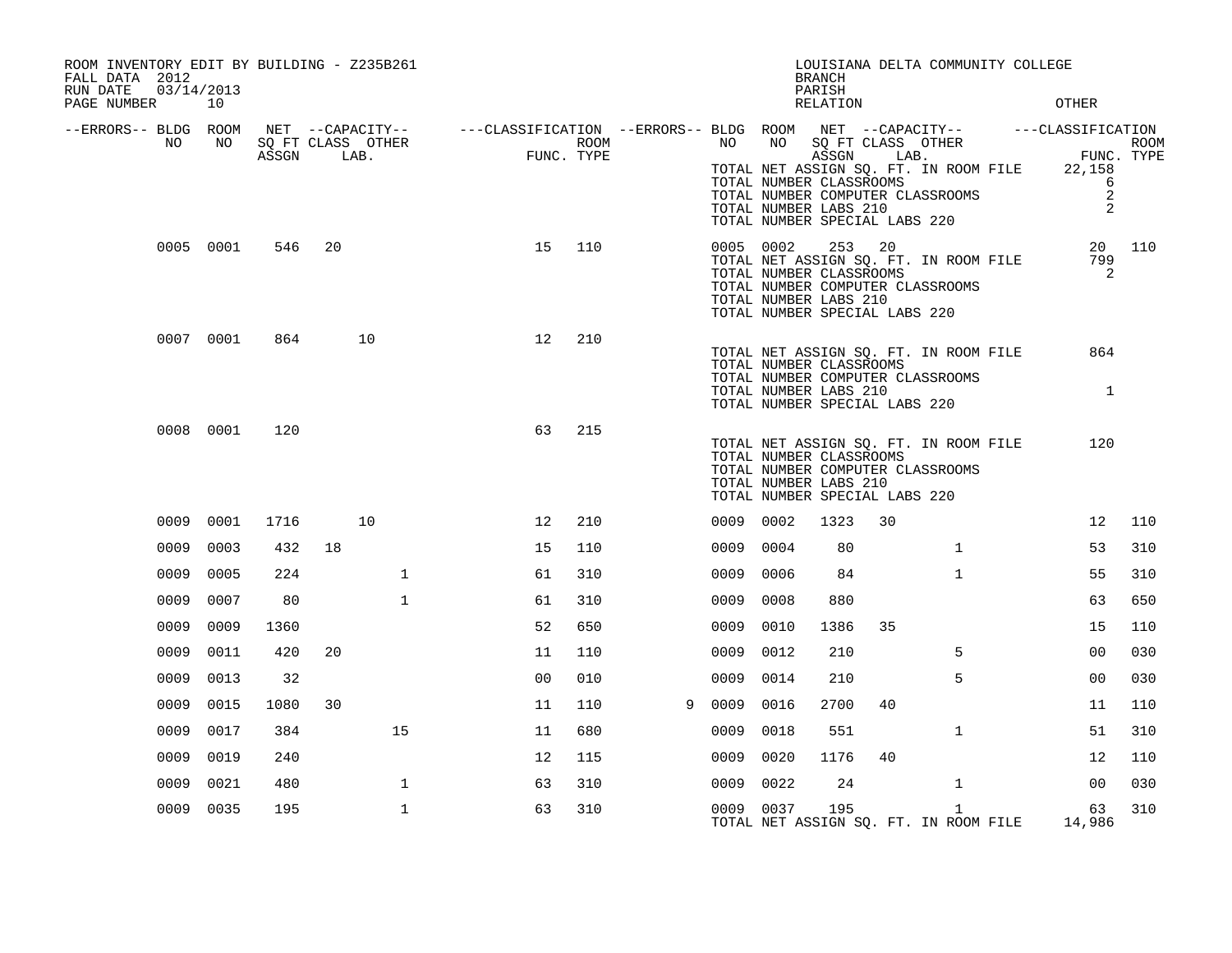| ROOM INVENTORY EDIT BY BUILDING - Z235B261<br>FALL DATA 2012 |                  |      |                                                                                                                                   |                                         |                    |           |                                                                                                                                                                             | <b>BRANCH</b>      |    | LOUISIANA DELTA COMMUNITY COLLEGE |                                 |                           |
|--------------------------------------------------------------|------------------|------|-----------------------------------------------------------------------------------------------------------------------------------|-----------------------------------------|--------------------|-----------|-----------------------------------------------------------------------------------------------------------------------------------------------------------------------------|--------------------|----|-----------------------------------|---------------------------------|---------------------------|
| RUN DATE<br>PAGE NUMBER                                      | 03/14/2013<br>11 |      |                                                                                                                                   |                                         |                    |           |                                                                                                                                                                             | PARISH<br>RELATION |    |                                   | <b>OTHER</b>                    |                           |
| --ERRORS-- BLDG ROOM<br>NO                                   | NO               |      | NET --CAPACITY-- - ---CLASSIFICATION --ERRORS-- BLDG ROOM NET --CAPACITY-- - ---CLASSIFICATION<br>SQ FT CLASS OTHER<br>ASSGN LAB. | $\begin{array}{c}\n\hline\n\end{array}$ | ROOM<br>FUNC. TYPE | NO        | NO<br>TOTAL NUMBER CLASSROOMS<br>TOTAL NUMBER COMPUTER CLASSROOMS<br>TOTAL NUMBER LABS 210<br>TOTAL NUMBER SPECIAL LABS 220                                                 | ASSGN LAB.         |    | SQ FT CLASS OTHER                 | $7\phantom{.0}$<br>$\mathbf{1}$ | <b>ROOM</b><br>FUNC. TYPE |
|                                                              | 0010 0030        | 128  | 5                                                                                                                                 | 12                                      | 215                |           | 0010 0032<br>TOTAL NET ASSIGN SQ. FT. IN ROOM FILE<br>TOTAL NUMBER CLASSROOMS<br>TOTAL NUMBER COMPUTER CLASSROOMS<br>TOTAL NUMBER LABS 210<br>TOTAL NUMBER SPECIAL LABS 220 | 124                |    |                                   | 252                             | 63 215                    |
|                                                              | 0011 0024        | 2900 | 27                                                                                                                                | 12                                      | 210                |           | TOTAL NET ASSIGN SQ. FT. IN ROOM FILE<br>TOTAL NUMBER CLASSROOMS<br>TOTAL NUMBER COMPUTER CLASSROOMS<br>TOTAL NUMBER LABS 210<br>TOTAL NUMBER SPECIAL LABS 220              |                    |    |                                   | 2,900<br>$\mathbf{1}$           |                           |
|                                                              | 0012 0026        | 576  |                                                                                                                                   | 73                                      | 730                |           | TOTAL NET ASSIGN SQ. FT. IN ROOM FILE<br>TOTAL NUMBER CLASSROOMS<br>TOTAL NUMBER COMPUTER CLASSROOMS<br>TOTAL NUMBER LABS 210<br>TOTAL NUMBER SPECIAL LABS 220              |                    |    |                                   | 576                             |                           |
|                                                              | 0013 0100        | 828  |                                                                                                                                   | 72                                      | 730                |           | TOTAL NET ASSIGN SQ. FT. IN ROOM FILE<br>TOTAL NUMBER CLASSROOMS<br>TOTAL NUMBER COMPUTER CLASSROOMS<br>TOTAL NUMBER LABS 210<br>TOTAL NUMBER SPECIAL LABS 220              |                    |    |                                   | 828                             |                           |
|                                                              | 0072 00BRM       | 326  |                                                                                                                                   | 0 <sup>0</sup>                          | 020                |           | 0072 00BRW                                                                                                                                                                  | 284                |    |                                   | 00                              | 020                       |
|                                                              | 0072 000H1       | 191  |                                                                                                                                   | 0 <sub>0</sub>                          | 020                |           | 0072 000H2                                                                                                                                                                  | 312                |    |                                   | 0 <sub>0</sub>                  | 020                       |
|                                                              | 0072 000H3       | 582  |                                                                                                                                   | 0 <sub>0</sub>                          | 020                | 0072 0100 |                                                                                                                                                                             | 690                |    |                                   | 0 <sub>0</sub>                  | 020                       |
|                                                              | 0072 0101        | 156  |                                                                                                                                   | 0 <sub>0</sub>                          | 030                | 0072 0102 |                                                                                                                                                                             | 151                |    | $\mathbf{1}$                      | 11                              | 310                       |
|                                                              | 0072 0103        | 144  |                                                                                                                                   | 11                                      | 731                |           | 0072 0104                                                                                                                                                                   | 854                | 36 |                                   | 11                              | 110                       |
|                                                              | 0072 0105        | 112  |                                                                                                                                   | 11                                      | 731                | 0072 0106 |                                                                                                                                                                             | 135                |    | 3                                 | 11                              | 210                       |
|                                                              | 0072 0107        | 113  | $\mathbf{1}$                                                                                                                      | 11                                      | 310                | 0072 0108 |                                                                                                                                                                             | 135                |    | $\mathbf{1}$                      | 11                              | 310                       |
|                                                              | 0072 0109        | 210  | $\overline{4}$                                                                                                                    | 11                                      | 210                | 0072 0110 |                                                                                                                                                                             | 162                |    |                                   | 11                              | 325                       |
| 9                                                            | 0072 0111        | 1985 | 50                                                                                                                                | 11                                      | 610                |           | 0072 0111A                                                                                                                                                                  | 18                 |    |                                   | 11                              | 615                       |
|                                                              | 0072 0112        | 86   |                                                                                                                                   | 11                                      | 615                |           | 0072 0113                                                                                                                                                                   | 80                 |    |                                   | 0 <sub>0</sub>                  | 030                       |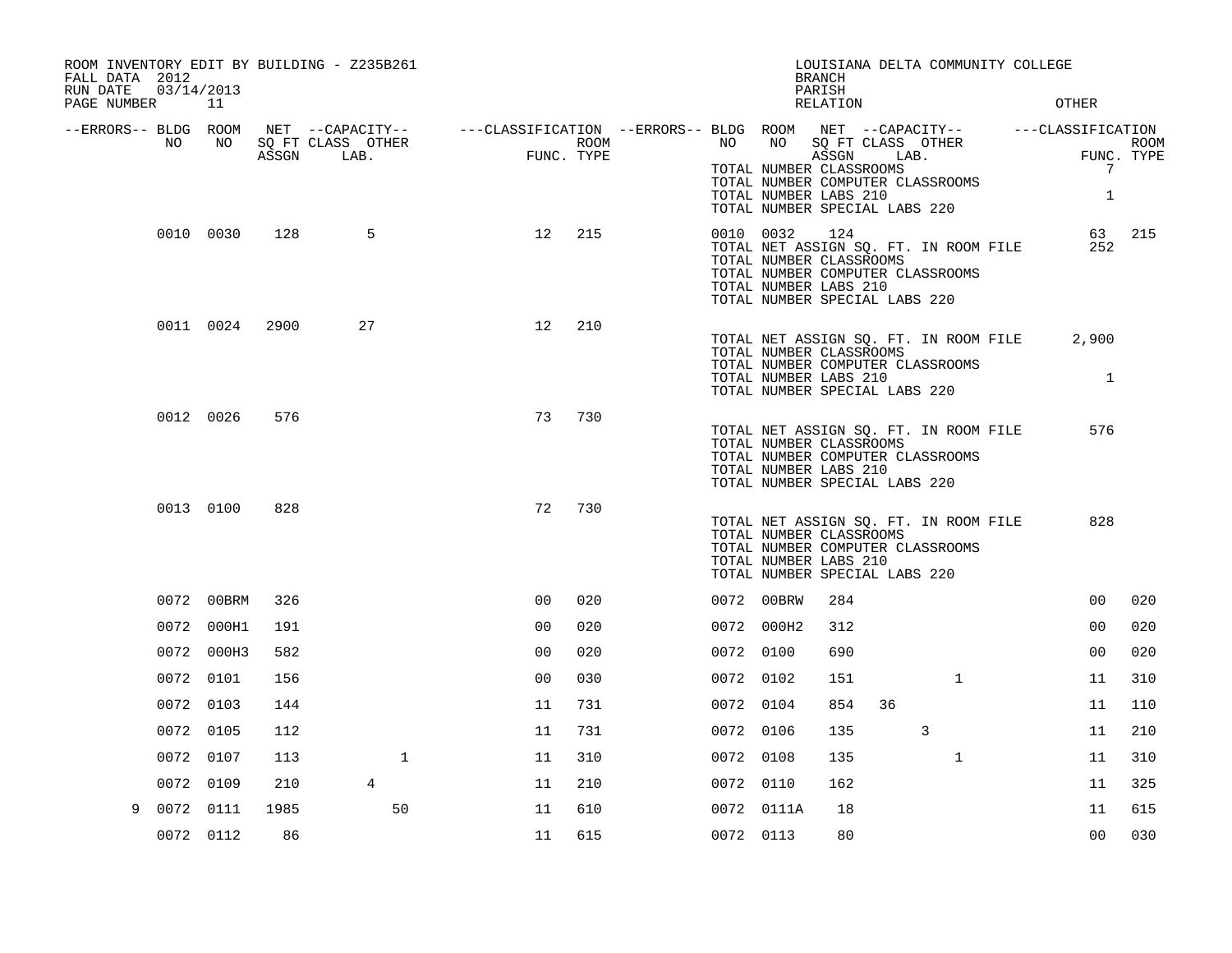| ROOM INVENTORY EDIT BY BUILDING - Z235B261<br>2012<br>FALL DATA<br>RUN DATE<br>PAGE NUMBER | 03/14/2013<br>12 |              |                                           |                   |                           |                        |            | <b>BRANCH</b><br>PARISH<br>RELATION              | LOUISIANA DELTA COMMUNITY COLLEGE                                         | OTHER             |        |                    |
|--------------------------------------------------------------------------------------------|------------------|--------------|-------------------------------------------|-------------------|---------------------------|------------------------|------------|--------------------------------------------------|---------------------------------------------------------------------------|-------------------|--------|--------------------|
| --ERRORS-- BLDG<br>NO                                                                      | ROOM<br>NO.      | NET<br>ASSGN | --CAPACITY--<br>SQ FT CLASS OTHER<br>LAB. | ---CLASSIFICATION | <b>ROOM</b><br>FUNC. TYPE | --ERRORS-- BLDG<br>NO. | ROOM<br>NO | NET<br>ASSGN                                     | --CAPACITY--<br>SQ FT CLASS OTHER<br>LAB.                                 | ---CLASSIFICATION |        | ROOM<br>FUNC. TYPE |
|                                                                                            | 0072 0114        | 732          | 30                                        | 11                | 110                       |                        | 0072 0115  | 877                                              | 25                                                                        |                   | 11     | 110                |
|                                                                                            | 0072 0116        | 157          | 10                                        | 11                | 110                       |                        | 0072 0117  | 162                                              |                                                                           |                   | 11     | 310                |
|                                                                                            | 0072 0118        | 158          | 1                                         | 11                | 310                       |                        | 0072 0119  | 144                                              | 3                                                                         |                   | 11     | 210                |
|                                                                                            | 0072 0120        | 148          | 3                                         | 11                | 210                       |                        | 0072 0121  | 148                                              | 3                                                                         |                   | 11     | 210                |
|                                                                                            | 0072 0122        | 150          | 3                                         | 11                | 210                       |                        | 0072 0123  | 158                                              | 3                                                                         |                   | 11     | 210                |
|                                                                                            | 0072 0124        | 152          | 3                                         | 11                | 210                       |                        | 0072 0125  | 804                                              |                                                                           |                   | 81     | 081                |
|                                                                                            | 0072 0126        | 802          |                                           | 81                | 081                       |                        | 0072 0127  | 2700                                             |                                                                           |                   | 81     | 081                |
|                                                                                            | 0072 0128        | 624          |                                           | 81                | 081                       |                        | 0072 0129  | 120                                              |                                                                           |                   | 81     | 081                |
|                                                                                            | 0072 0130        | 256          |                                           | 81                | 081                       |                        |            | TOTAL NUMBER CLASSROOMS<br>TOTAL NUMBER LABS 210 | TOTAL NET ASSIGN SQ. FT. IN ROOM FILE<br>TOTAL NUMBER COMPUTER CLASSROOMS | 12,397            | 4<br>8 |                    |

TOTAL NUMBER SPECIAL LABS 220